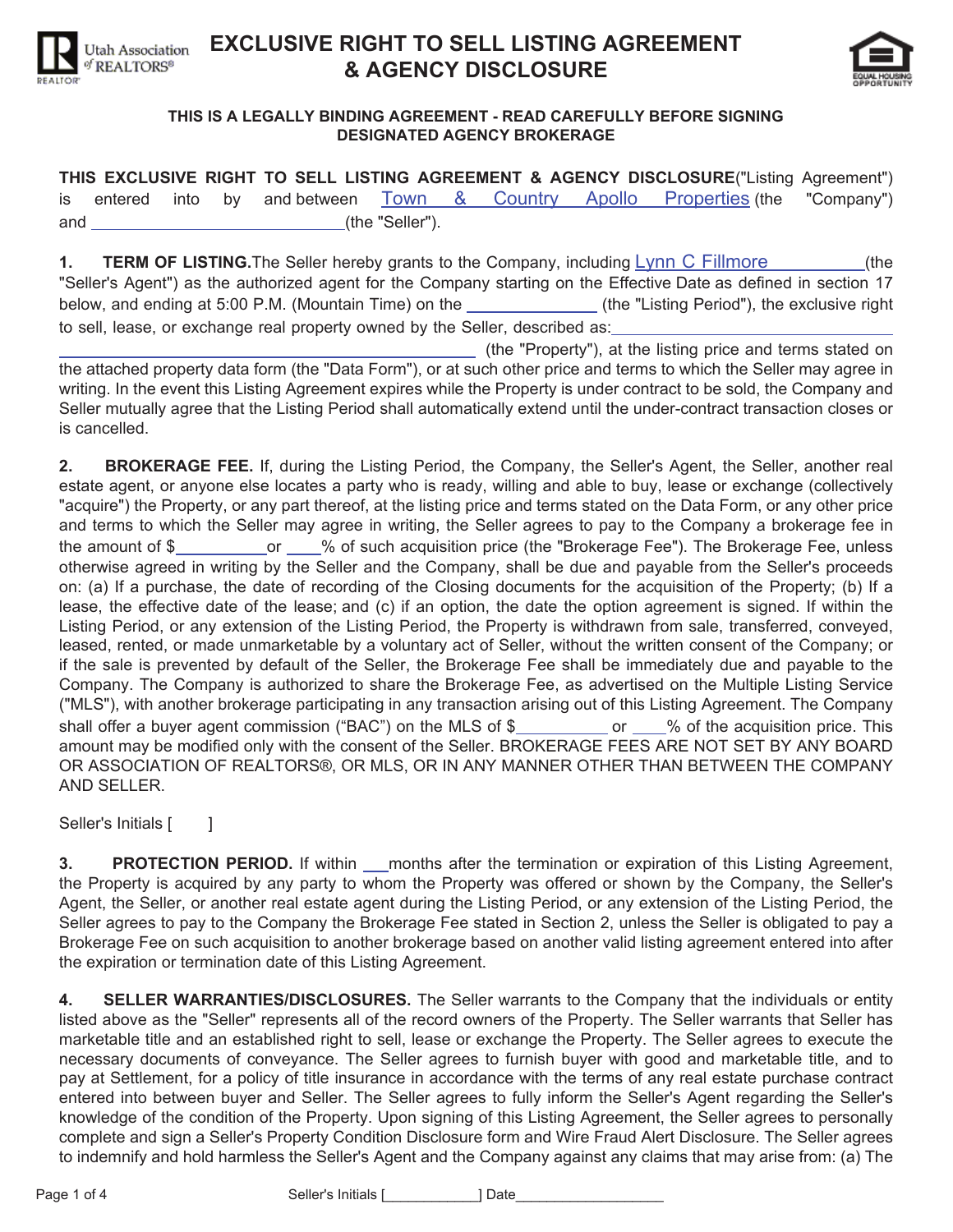Seller providing incorrect or inaccurate information regarding the Property; (b)The Seller failing to disclose material information regarding the Property, including, but not limited to, the condition of all appliances; the condition of heating, plumbing, and electrical fixtures and equipment; sewer problems; moisture or other problems in the roof or foundation; the availability and location of utilities; and the location of property lines; and (c) Any injuries resulting from any unsafe conditions within the Property.

## **5. AGENCY RELATIONSHIPS.**

**5.1** Duties of a Seller's Agent. By signing this Listing Agreement, the Seller designates the Seller's Agent and the Principal/Branch Broker for the Company (the "Broker"), as agents for the Seller to locate a buyer for the Property. The Seller authorizes the Seller's Agent or the Broker to appoint another agent in the Company to also represent the Seller in the event the Seller's Agent or the Broker will be unavailable to service the Seller. As agents for the Seller, they have fiduciary duties to the Seller that include loyalty, obedience, full disclosure, confidentiality, reasonable care, and any other duties required by law.

**5.2** Duties of a Limited Agent. The Seller understands that the Seller's Agent and the Broker may now, or in the future, be agents for a buyer who may wish to negotiate a purchase of the Property. Then the Seller's Agent and the Broker may be acting as Limited Agents - representing both the Seller and buyer at the same time. A Limited Agent has fiduciary duties to both the Seller and the buyer as required by law. However, some of those duties are "limited" because the agent cannot provide to both parties undivided loyalty, confidentiality and disclosure. For this reason, the Limited Agent is bound by a further duty of neutrality. Being neutral, the Limited Agent may not disclose to either party information likely to weaken the bargaining position of the other – for example, the highest price the buyer will offer, or the lowest price the Seller will accept. However, the Limited Agent will be required to disclose information given to the agent in confidence by the other party if failure to disclose such information would be a material misrepresentation regarding the Property or regarding the ability of the parties to fulfill their obligations. The Seller is advised that neither the Seller nor the buyer is required to accept a limited agency situation in the Company, and each party is entitled to be represented by its own agent. In the event a limited agency situation arises, the Seller's Agent and the Broker, as applicable, may only act as Limited Agents based upon a separate Limited Agency Consent Agreement signed by the Seller and buyer.

**6.** PROFESSIONAL ADVICE. The Company and the Seller's Agent are trained in the marketing of real estate. Neither the Company nor its agents are trained or licensed to provide the Seller or any prospective buyer with legal or tax advice, or with technical advice regarding the physical condition of the Property. The Seller is advised not to rely on the Company, or any agents of the Company, for a determination regarding the physical or legal condition of the Property. If the Seller desires advice regarding: (a) Past or present compliance with zoning and building code requirements; (b) Legal or tax matters; (c) The physical condition of the Property; (d) This Listing Agreement; or (e) Any transaction for the acquisition of the Property, the Seller's Agent and the Company strongly recommend that the Seller obtain such independent advice. If the Seller fails to do so, the Seller is acting contrary to the advice of the Company. Any recommendations for third-party services made by the Company or the Seller's Agent do not guarantee the Seller's satisfaction in the use of those third-party services and should not be seen as a warranty of any kind as to the level of service that will be provided by the third parties. The Seller is advised that it is up to the Seller in the Seller's sole discretion to choose third-party services that meet the needs of the Seller and not to rely on any recommendations given by the Company or the Seller's Agent.

**7.** DISPUTE RESOLUTION. The parties agree that any dispute, arising prior to or after a Closing, related to this Listing Agreement shall first be submitted to mediation through a mediation provider mutually agreed upon by the Seller and the Company. Each party agrees to bear its own costs of mediation. If mediation fails, any other remedies available at law shall apply.

**8. ATTORNEY FEES/GOVERNING LAW.** Except as provided in Section 7, in case of the employment of an attorney in any matter arising out of this Listing Agreement, the prevailing party shall be entitled to receive from the other party all costs and attorney fees, whether the matter is resolved through court action or otherwise. If, through no fault of the Company, any litigation arises out of the Seller's employment of the Company under this Listing Agreement (whether before or after a Closing), the Seller agrees to indemnify the Company and the Seller's Agent from all costs and attorney fees incurred by the Company and/or the Seller's Agent in pursuing and/or defending such action. This Listing Agreement shall be governed and construed in accordance with the laws of the State of Utah.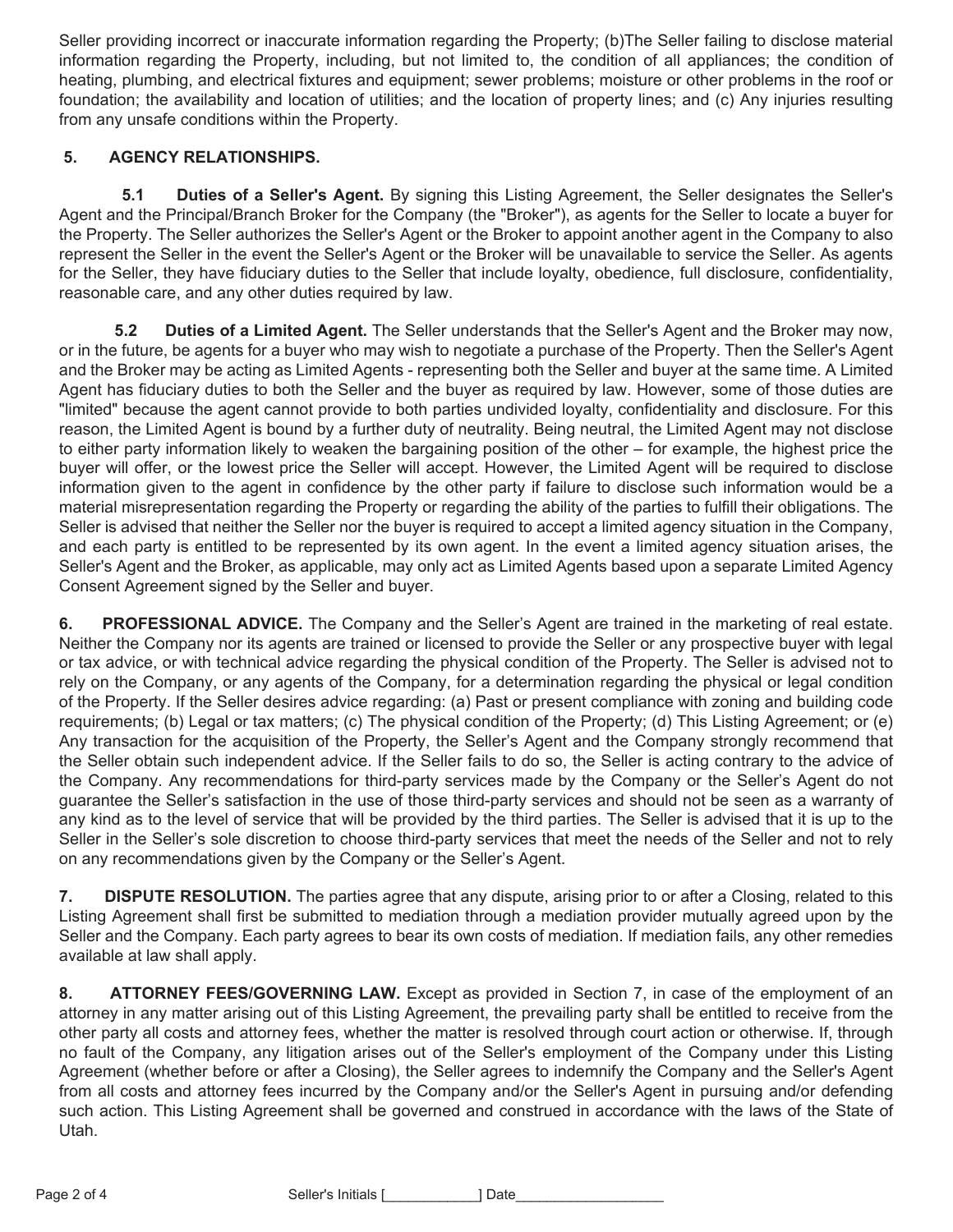**9. ADVERTISING/SELLER AUTHORIZATIONS.** The Seller authorizes the Company and the Seller's Agent to advertise the Property for sale through any printed and/or electronic media deemed necessary and appropriate by the Seller's Agent and the Company, including, but not limited to, each MLS in which the Company participates. The Seller agrees that any advertising the Seller intends to conduct, including print and/or electronic media, shall first be approved in writing by the Seller's Agent. The Seller further agrees that the Seller's Agent and the Company are authorized to:

- (a) Disclose to the MLS after Closing, the final terms and sales price for the Property consistent with the requirements of the MLS;
- (b) Disclose to the MLS the square footage of the Property as obtained from (check applicable box): **1** County Records **[ ]** Appraisal **[ ]** Building Plans **[ ]** Other (explain)
- (c) Obtain financial information from any lender or other party holding a lien or interest on the Property;
- (d) Have keys to the Property, if applicable;
- (e) Have an MLS or local board of Realtors® approved/endorsed security key-box installed on the Property. If the Seller authorizes the Broker, or Seller's Agent, to install a non-MLS or local board of Realtors® approved/endorsed security key-box on the Property, Seller acknowledges that it may not provide the same level of security as the MLS or local board of Realtors® approved/endorsed security key-box;
- (f) Hold Open-Houses at the Property;
- (g) Place for sale, sold, or other similar signs ("Signs") on the Property (i.e., the only Signs on the Property shall be that of the Company);
- (h) Order a Preliminary Title Report on the Property;
- (i) Order a Home Warranty Plan, if applicable;
- (j) Communicate with the Seller for the purpose of soliciting real estate related goods and services during and after the term of this Listing Agreement; and
- (k) Place the Earnest Money Deposit into an interest-bearing trust account with interest paid to the Utah Association of Realtors® Housing Opportunity Fund (UARHOF) to assist in creating affordable housing throughout the state.

**10. PERSONAL PROPERTY.** The Seller acknowledges that the Company has discussed with the Seller the safeguarding of personal property and valuables located within the Property. The Seller acknowledges that the Company is not an insurer against the loss of or damage to personal property. The Seller agrees to hold the Company harmless from any loss or damage that might result from any authorizations given in Section 9.

11. **ATTACHMENT.** Seller's Property Condition Disclosure form, the Data Form and Wire Fraud Alert Disclosure are incorporated into this Listing Agreement by this reference. There **[ ] ARE [ ] ARE NOT** additional terms contained in an Addendum attached to this Listing Agreement. If an Addendum is attached, the terms of that Addendum are incorporated into this Listing Agreement by this reference.

12. **FOREIGN INVESTMENT IN REAL PROPERTY TAX ACT ("FIRPTA").** The sale or other disposition of a U.S. real property interest by a foreign person is subject to income tax withholding under FIRPTA. A "foreign person" may include a non-resident alien individual, foreign corporation, foreign partnership, foreign trust and foreign estate. Seller warrants and represents to the Company and to the Seller's Agent, that Seller **[ ] IS [ ] IS NOT** a "foreign person" as defined by the Internal Revenue Code and its associated regulations. If Seller is not a foreign person, Seller agrees, upon request, to deliver a certification to Buyer at closing, stating that Seller is not a foreign person. This certification shall be in the form then required by FIRPTA. If FIRPTA applies to you as Seller, you are advised that the Buyer or other qualified substitute may be legally required to withhold a substantial percentage of the total purchase price for the Property at closing and remit that amount to the IRS. If Seller is a foreign person as defined above, and Seller does not have a US Taxpayer Identification number, Seller agrees to prepare to apply for a US Taxpayer Identification number.

13. **EQUAL HOUSING OPPORTUNITY.** The Seller and the Company shall comply with Federal, State, and local fair housing laws.

**14. ELECTRONIC TRANSMISSION & COUNTERPARTS.** Electronic transmission (including email and fax) of a signed copy of this Listing Agreement and any addenda, and the retransmission of any signed electronic

Page 3 of 4 Seller's Initials [\_\_\_\_\_\_\_\_\_\_\_\_] Date\_\_\_\_\_\_\_\_\_\_\_\_\_\_\_\_\_\_\_